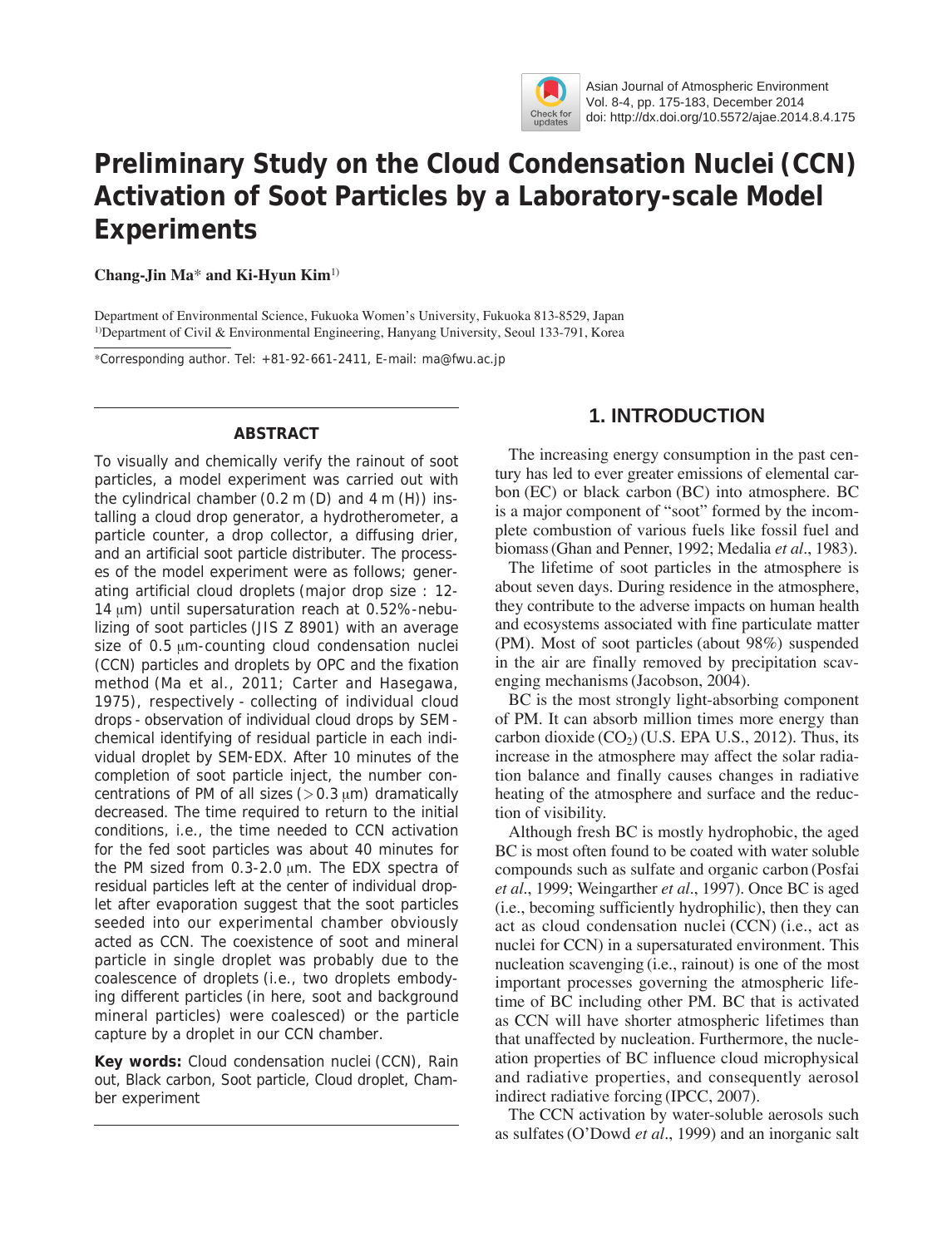mixed with a single organic substance (Burkart *et al.*, 2011) are well documented. Till now, many field studies on the CCN activation of carbonaceous materials have been carried out (Cubison *et al.*, 2008; Broekhuizen *et al.*, 2006; Hitzenberger *et al.*, 1999).

However, much less experimental studies on CCN activation of carbonaceous PM have been done (Dusek *et al.*, 2006). Therefore, there is limited data available with respect to water vapor nucleation on carbonaceous particles.

The solar radiation absorbing properties of the cloud droplets formed by BC are influenced by the location of soot aerosol activated as CCN in droplet. If BC is located near the edge of the droplet, the heating can be more enhanced than when soot is embedded in the center of cloud droplets (Chýlek et al., 1996). This indicates that the positional information of soot particle activated as CCN in a droplet has far greater value

than the simple confirm of CCN activation of soot particle.

In this study, for the purpose of experimental verification of the CCN activation of soot particles, a laboratory-scale model experiment was carried out. Moreover, an attempt was made to visually and chemically demonstrate the soot particles acted as CCN activation.

# **2. EXPERIMENTAL METHODS**

## **2. 1 Description of the Experimental Setup**

For the experimental verification of the rainout of soot particles, a laboratory-scale experimental setup was designed. It consists of a small chamber (D 0.2 m, H 4.0 m), an artificial soot particle distributer, a drop generator, a hydrotherometer, a diffusion dryer, and an optical particle counter (Fig. 1, a: CCN chamber



**Fig. 1.** Experimental set up to study the rainout of soot particles.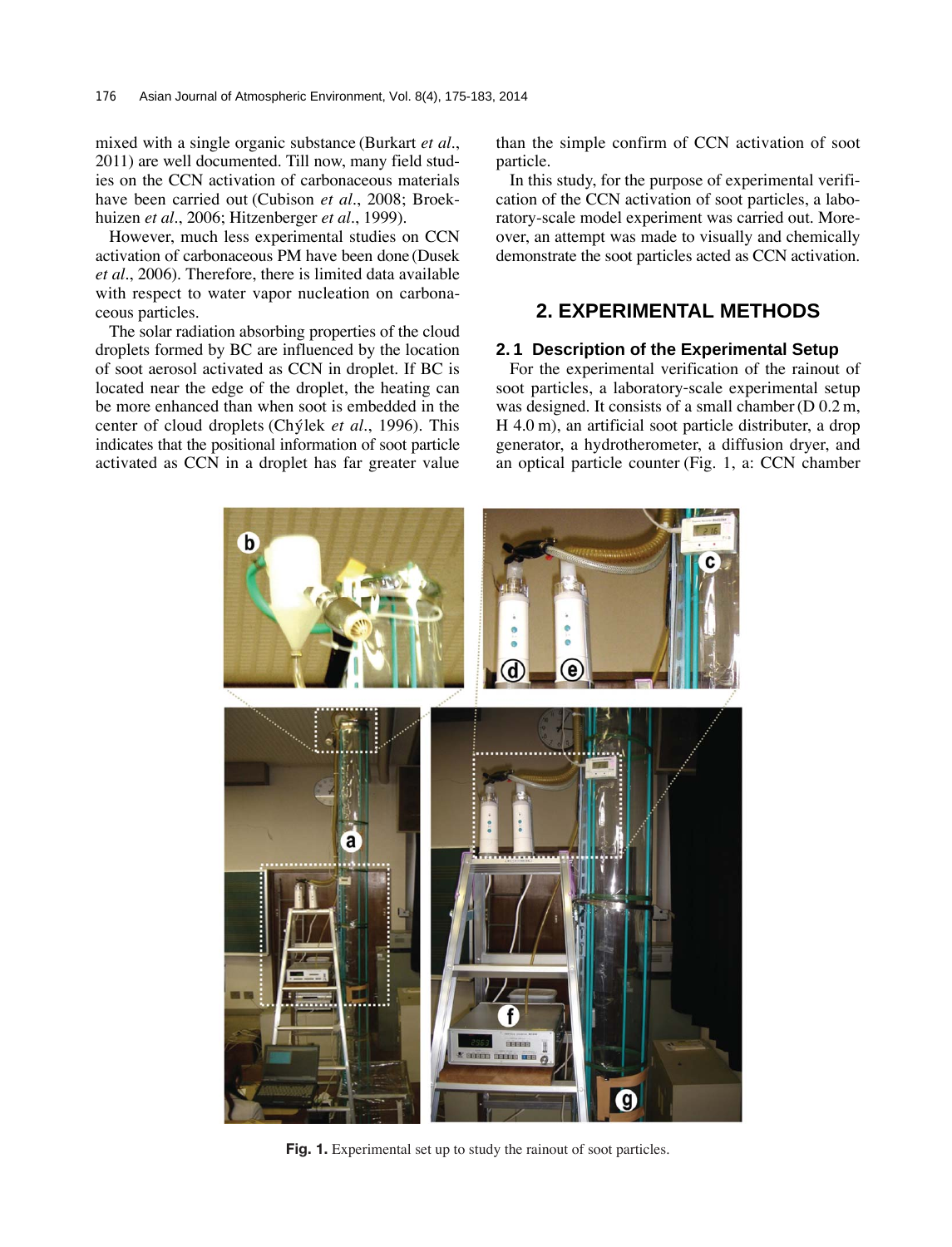

**Fig. 2.** Inner views of experimental chamber before (a) and after (b) droplet nebulizing.

(inlab-made), b: agitator with a dryer (hand-made), c: hydrothermal meter (S.S. Inc., TR-72U), d: nebulizer I (Omron Co., NE-U07), e: nebulizer II (Omron Co., NE-U07), f: OPC (RION Co., KC-01D1), and g: drop collector entrance)). Our experimental setup was located in the lab close to a window.

## **2. 2 Procedures of a Laboratorial Model Experiment**

The procedures adopted in this study for the laboratory-scale experiment were as follows:

(1) In this study, our CCN chamber was not refilled with the particle free dry air. A benefit of the soot particle seeding into our CCN chamber containing background particles is to demonstrate the coalescence of droplets activated from chemically different particles types (i.e., soot and other background mineral particles). In the static mode (i.e., stable initial mode), the background PM in our CCN chamber (Period I, initial condition in Fig. 5), the number concentrations of sizeclassified PM were 25700, 1750, 225, 36, 7 $L^{-1}$ , at size range of 0.3-0.5 μm, 0.5-1.0 μm, 1.0-2.0 μm, 2.0-5.0  $\mu$ m, and  $> 0.5 \mu$ m, respectively.

(2) The droplets were nebulized with ultra-pure water (18.2 M $\Omega$ ) using Nebulizer I and then were fed into the CCN chamber until the inner chamber reached 0.52% supersaturation (Period II, Droplet inject (10 min.) in Fig. 5). The total number of injected droplets was roughly  $6.7 \times 10^6$ . However, the number of droplets distributed in our experimental chamber would be partially decreased due to initial droplet evaporation, droplet adherence to the inner surface of chamber, droplet coalescence, and gravitational settling. Fig. 2 shows the inner views of experimental chamber before and after droplet nebulizing.

(3) The artificial soot particles were employed as CCN particle in this study. The average size, density,



**Fig. 3.** Size distribution of droplets inflow into the experimental chamber.

and carbon content of the soot particles (JIS Z 8901) used in this study are  $0.5 \mu m$ ,  $1.8 \text{ g cm}^{-3}$ , and  $98\%$ , respectively (APPIE JIS Test Powders, 2004). These soot particles were diluted by high purity (99%)  $C_2H_5$ OH in a cup of nebulizer (lower left in Fig. 4). Since pure carbon is non-polar and hence will not dissolve in water (i.e., it is incapable of forming hydrogen bonds in water), it will only disperse in water as a colloidal solution rather than a true solution. Meanwhile, activated carbon is the world's best known medium for purification of alcohol (Gert Strand, 2001). Very low size droplets (approximately 5 μm diameter) (Austrian Standards Institute, 2010) containing soot particles were produced by the Nebulizer II employed in the present study. Then, the droplets passed through a diffusion dryer (Figs. 1 and 2) that removes  $C_2H_5OH$  from the soot particle-laden flow, and solid soot particles in air stream were injected into the top of CCN chamber. The total number of injected soot particles was approximately  $9.5 \times 10^7$ . It is roughly two times higher than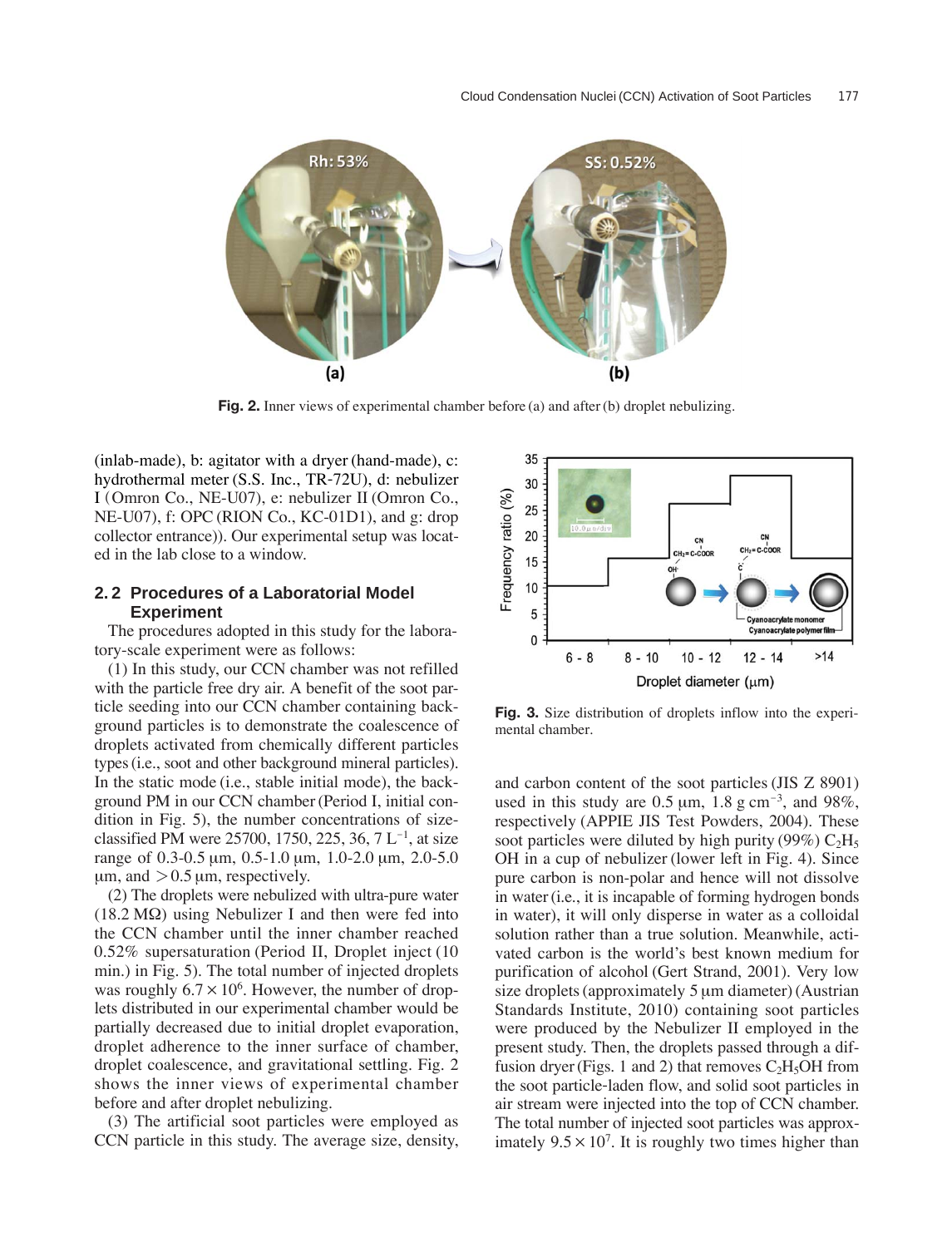

**Fig. 4.** An example of SEM image for soot particles on a Ag film installed at the outlet of drier ((b) in Fig. 1) and a cup of NebulizerII (lower left in Fig. 4) containing a 30 ml of  $C_2H_5OH$ including soot particles (JIS Z 8901 Test Powders).

the CCN number measured in the cloud of the summit of Mt. Fuji, Japan (Watanabe *et al.*, 2014). But this number is smaller than that  $(1.5 \times 10^8)$  of the field study carried out by Hitzenberger *et al.* (1999) in spring, Vienna, Austria.

(4) The CCN and droplets concentrations were measured on a time scale of 1 min. In a measurement cycle, the CCN chamber was flushed for 30 minutes in interval of each experiment.

## **3. RESULTS AND DISCUSSION**

## **3. 1 Supersaturation Conditioning in a CCN Chamber**

According to the Köhler theory (Köhler, 1936), the activation of CCN into cloud droplets depends on particle hygroscopicity, particle diameter, and water vapor supersaturation.

From field cloud measurements made at the summit of Mt. Fuji, Watanabe *et al.* (2014) reported that the liquid water content (LWC) was recorded as 0.048 g  $m^{-3}$  and supersaturation was 0.52% at that time. In light of this field measurement, the degree of supersaturation in our CCN chamber was adjusted to 0.52% in this study.

In order to estimate the water vapor supersaturation in our CCN chamber, the LWC of injected droplets was determined by the polymeric water absorbent film (PWAF) method (Ma *et al.*, 2003), which can collect the droplets without disappear and has the keeping ability of absorbed droplets without evaporation in the stage of an impactor. After setup of PWAF on the impaction plate of an impactor sampler (Sibata Co., Code 8007-3), droplet collection was done. And then the mass of droplets were measured by an electric microbalance (Sartorius M5P-F) with the lowest detectable mass of 1 μg. Finally, LWC of droplets cloud be calculated from the information of droplet mass (g) and air amount  $(m<sup>3</sup>)$ . From the result of several preliminary experiments for the adjustment of 0.048 g  $\text{m}^{-3}$  of LWC (i.e., 0.52% supersaturation), the amount of high purity water nebulized into our CCN chamber was determined. Fig. 2 shows the inner views of experimental chamber at initial sate (Rh 53%) and after droplet nebulizing (SS 0.52%).

#### **3. 2 Size Distribution of Droplets**

In order to measure the size distribution of droplets inflow into the experimental chamber, the fixation method (Ma *et al.*, 2011; Carter and Hasegawa, 1975) was applied. As schematically illustrated inner of Fig. 3, the fixation pathway can be divided into three stages: (1) reaction initiation due to exposure of the  $\alpha$ -cyanoacrylate monomer vapor to the water droplet (unstable droplet), (2) reaction continuation through polymerization reactions between the α-cyanoacrylate monomers (incomplete fixation), and (3) reaction completion (stable fixed droplet). More details about this fixation technique were described in a previous publication (Carter and Hasegawa, 1975). Microscopic examination of the fixed droplets can estimate the actual size of spherical droplets.

As shown in Fig. 3 including a real fixed droplet (left upper), the variation of size distribution of droplets shows the monomodal distribution (major peak formed at 12-14 μm) forming a quite large on size scale of 6 μm to larger than 14 μm. According to Austrian Standards Institute (2010), our size distribution result is quite similar to the result of cascade impactor measurements for particle size by SolAero Ltd. and OMRON HEALTHCARE Co., Ltd.

## **3. 3 Size of Aerosolized Soot Particles**

The real size of soot particles fed into CCN chamber could be estimated by scanning electron microscopy (SEM, KYENCE, VE-7800). The aerosolized and dried soot particles were passively collected on the Ag film with a purity of 99.99 wt% or higher.

One of the primary advantages of size measuring of soot particles by a SEM is the subsequent component analysis of soot particles by an EDX analytical system. Also, it is possible to confirm whether the droplets exhausted from the outlet of drier are transformed to original soot particles or not. However, the soundness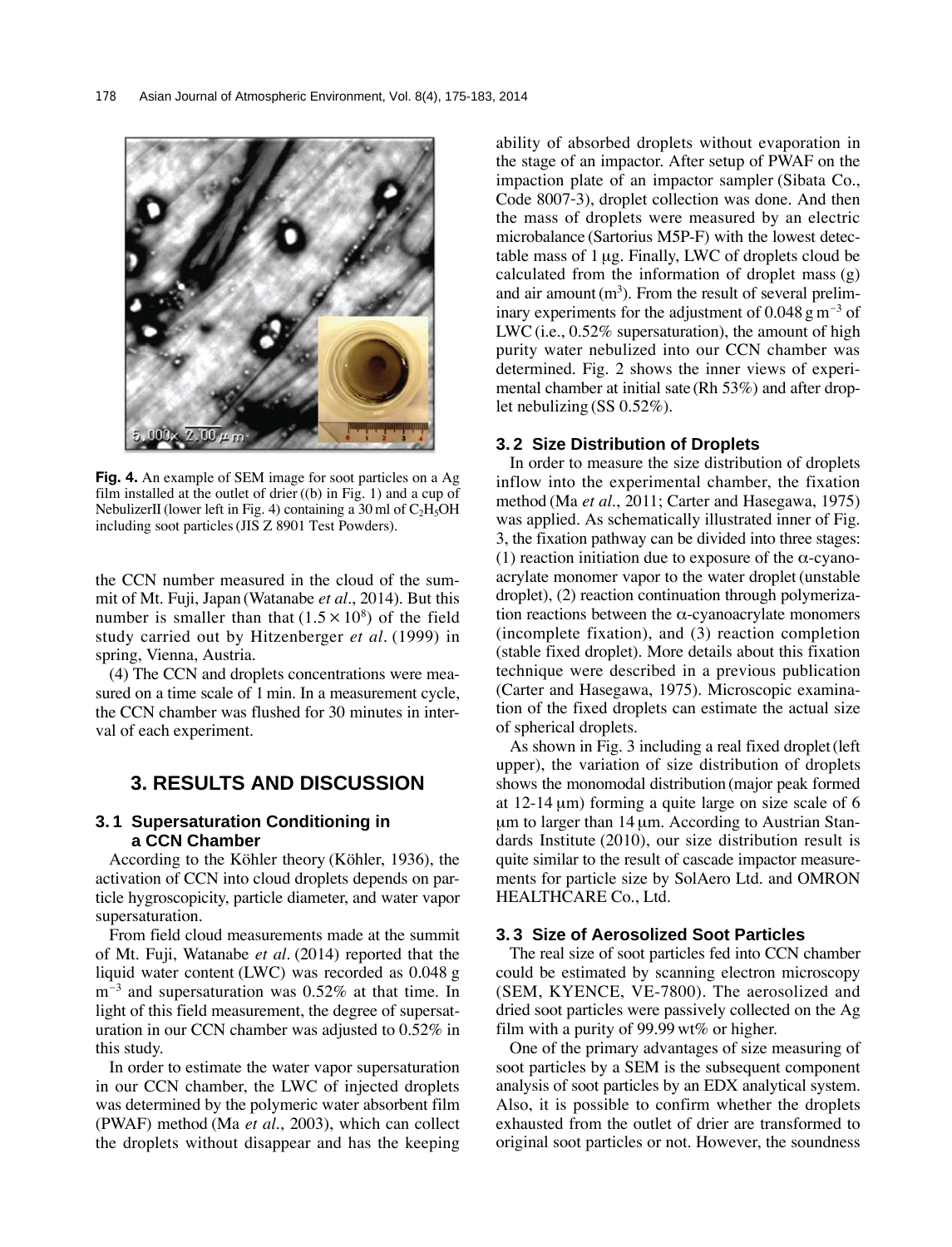

**Fig. 5.** Variation of particle number concentration during model experiment.

of this method should be verified. The reliability of soot particle size measured by SEM observations was estimated by calculating the average size and their standard deviation of five different portions of an Ag film. A total of 100 soot particles randomly selected from each portion of Ag film was measured. The average size of soot particles for five different portions was 0.5 μm with a pretty low standard deviation (0.03 μm).

Fig. 4 shows a SEM image of soot particles on a Ag film installed at the outlet of drier  $((b)$  in Fig. 1) and a cup of nebulizer II (lower left in Fig. 4) containing a 10 mL of  $C_2H_5OH$  including soot particles (JIS Z 8901) Test Powders). The size of the soot particles deposited on an Ag film was in the range 250 nm to 2.1 μm with an average 0.5 μm.

As stated above, PM nucleation properties, i.e., the characteristic of PM to form water droplets at atmospheric supersaturation levels, are determined by the particle size, chemical composition, and surface characteristics (Winkler, 1988; Köhler, 1936). In well-aged aerosol, the bulk of the BC mass is contained in particle sizes from 300 to 700 nm diameter (Kaneyasu and Murayama, 2000). Black carbon radiative heating effects on cloud microphysics should be the most significant in those CCNs that contain BC larger than a 500 nm diameter sphere (Conant *et al.*, 2012). Therefore, it can be stated that the APPIE JIS Test Powders nebulized into the chamber have the ideal size to estimate of CCN activation.

## **3. 4 Variation of Particle Number Concentrations during a Period of Model Experiment**

Fig. 5 shows the variation of size-classified particle number concentration during a period of model experiment. In Fig. 5, I, II, III, and IV mean the periods of initial condition, droplet injection (10 min.), soot particle injection (10 min.), and CCN activation, respectively. This time serial particle number concentration severely fluctuated throughout the whole experimental period from I to IV. The number concentrations of size-resolved PM at four fractions (0.3-0.5 μm, 0.5-1.0 μm,  $1.0\n-2.0$  μm, and  $2.0\n-5.0$  μm) were seen to range from 433,018 to 480,640 L<sup>-1</sup>, from 1,658 to 461,440  $L^{-1}$ , from 184 to 343,812  $L^{-1}$ , and from 90 to 9,848  $L^{-1}$ , respectively.

In an earlier field studies made in winter and spring 1996 in Vienna, Austria (Hitzenberger *et al.*, 1999), the CCN concentrations at 0.5% SS ranged from 500  $cm^{-3}$  to 3,080 cm<sup>-3</sup> in winter and ranged 170 cm<sup>-3</sup> to  $2,630 \text{ cm}^{-3}$  in spring, respectively.

Although, all PM fractions do not act as CCN, the number concentration of PM of all sizes in this study is roughly similar to that of Hitzenberger *et al.*'s field study (Hitzenberger *et al.*, 1999).

In general, the highly deliquescent particles, especially inorganic salts, exhibit pronounced deliquescence behavior in humid air. The growth of particles is influenced markedly not only by their chemical composition, but also by the initial particle size and ambient RH (Park *et al.*, 2009). Thus, although some efforts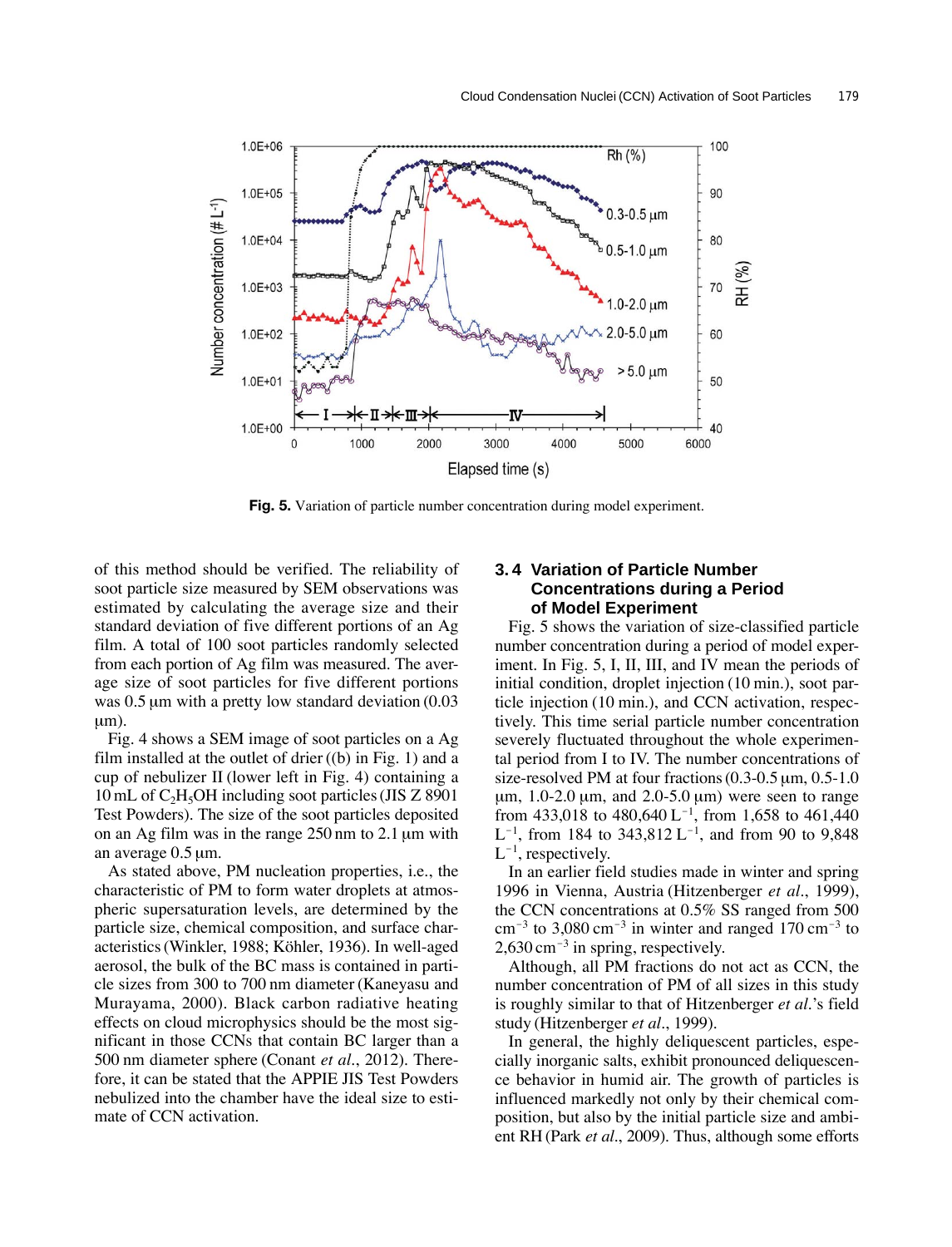

**Fig. 6.** The SEM images of the residual particles in dried droplets.

should be made to clearly affirm the growth of particles, the OPC data after droplet injection in Fig. 5 was probably influenced by the hygroscopic growth of some background particles.

Number concentrations of each size-sorted PM after soot particle injection increased 11, 278, 1,869, and 109 times at each PM size from  $0.3 \mu$ m to  $5.0 \mu$ m, respectively. Meanwhile, in the case of PM larger than 5 μm, a number concentration varied greatly from 9 to 501  $L^{-1}$  during the period II, i.e., an inrush of droplet. After 10 minutes of the completion of soot particle inject, the number concentrations of PM of all sizes dramatically decreased. The time required to return to the initial condition was about 40 minutes for the PM sized from  $0.3-2.0 \mu m$ . Large particles  $(2.0-5.0 \mu m)$ , meanwhile, returned to the initial number concentration within only 10 minutes. This is probably due to the fact that larger particles can be more easily scavenged by cloud droplets (Stier *et al.*, 2006) and they were also gravitationally settled.

## **3. 5 Residual Particles Embedded in Droplets and Their Chemical Identification**

Droplets were passively collected on Ag film at the drop collector entrance of our experimental set up $((g))$ in Fig. 1). The evaporation of droplet means that liquid on the droplet surface changes its phase and mixes with the surrounding air. Therefore, the deposited droplets were promptly transferred into an aerosol free clean chamber and dried at room temperature. Fig. 6 shows an example of the visual observations of SEM images for the residual particles in the dried droplet. As shown in Fig. 6, single (right upper of Fig. 6) and dual parti-



**Fig. 7.** The EDX spectra of residual particles left at the center of droplet after evaporation.

cles (right below of Fig. 6) were located at center of the dried droplet and they were surrounded by many dotted spots forming a ring.

When a droplet like a drop of coffee, tea, or water containing small solid particles is dried, it typically leaves a thin ring-shaped stain at droplet edges. This,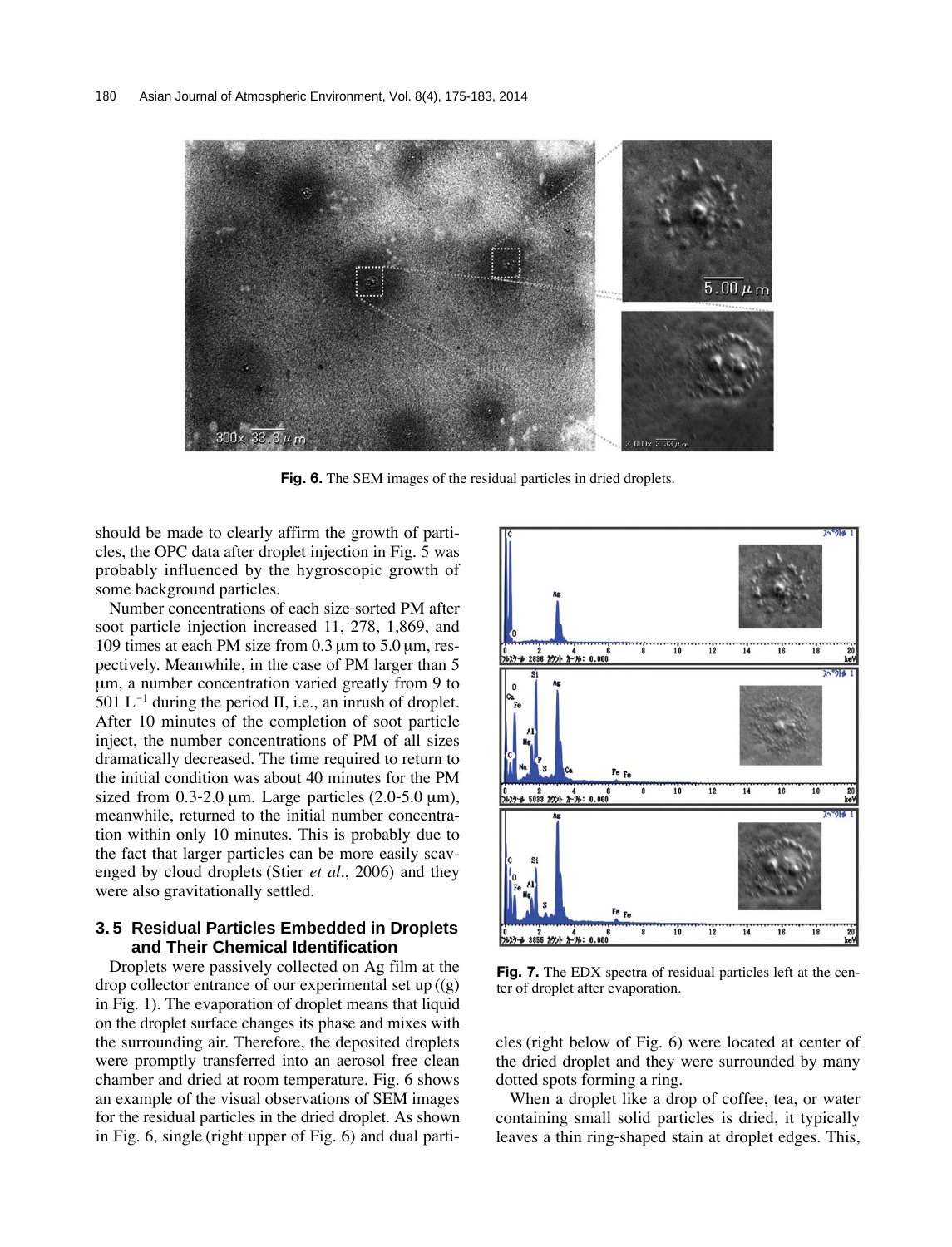

Fig. 8. A schematic to explain the expected cloud-microphysics process at each stage for condensation (left), gas and particle capture (middle), and coalescence (right).

known as the "coffee-ring" effect, is formed when the drop edges are pinned and subsequent radial capillary flows from the drop center to its edge carry suspended or dissolved solutes to the perimeter (Still *et al.*, 2012). In the case of the experiment employed aqueous suspensions of colloidal polystyrene particles with diameter *d*=1330 nm, nearly all particles were deposited in a thin ring and very few particles occupied the center of drop (Still *et al.*, 2012). At the present stage, we are unsure to conclude whether these particles placed at center of droplet are the soot particles (and/or background particles) fed into a CCN chamber. Consequently, in order to definitely investigate the chemical properties of the particles occupied the center of droplet, an electron probe of SEM-EDX (Swift ED 3000) was scanned on them. Fig. 7 shows the EDX spectra of residual particles left at the center of droplet after evaporation. At the top of Fig. 7, it was possible to resolve a unique C peak with Ag peak derived Ag film, whereas no meaningful peaks of other elements were detected. This spectrum property was very similar to that of the original soot particle (JIS Z 8901) nebulized into a CCN chamber. It thus suggests undoubtedly that the soot particles seeded into a CCN chamber acted as CCN, i.e., rainout mechanism should be capable of scavenging of soot particles in the ambient atmosphere. On the other hand, the mineral components (Si, Fe, Al,

and Mg) peaks were dominantly drawn at the middle of Fig. 7. It may well be the mineral particle existed as the background PM. Furthermore, the bottom of Fig. 7 is a most revealing EDX spectrum.

In order to understand the mechanisms of this elemental inhomogenity in each cloud droplet, one has to consider three-step cloud-microphysics processes, i.e., condensation, gas and particle capture, and coalescence. The conceptional illustrations of cloud-microphysics processes are described in Fig. 8. The differences of elemental distribution in each individual cloud droplets arise from follows;

(1) Differences in the composition of the condensation nuclei (right side of Fig. 8)

(2) Different chemical components of the soluble gases (middle of Fig. 8)

(3) Various background particles transferred into droplets (middle of Fig. 8) by mainly three capturing processes (i.e., Brownian diffusion, direct-interception, and inertial impaction)

(4) Coalescence of droplets (i.e., the process by which two or more droplets or particles merge during contact to form a single daughter droplet) which contain different particles (right side of Fig. 8).

At the bottom of Fig. 7, the peak of C coexisting with those of several mineral components (i.e., Si, Al, Fe, and Mg) therefore suggests that these consolidated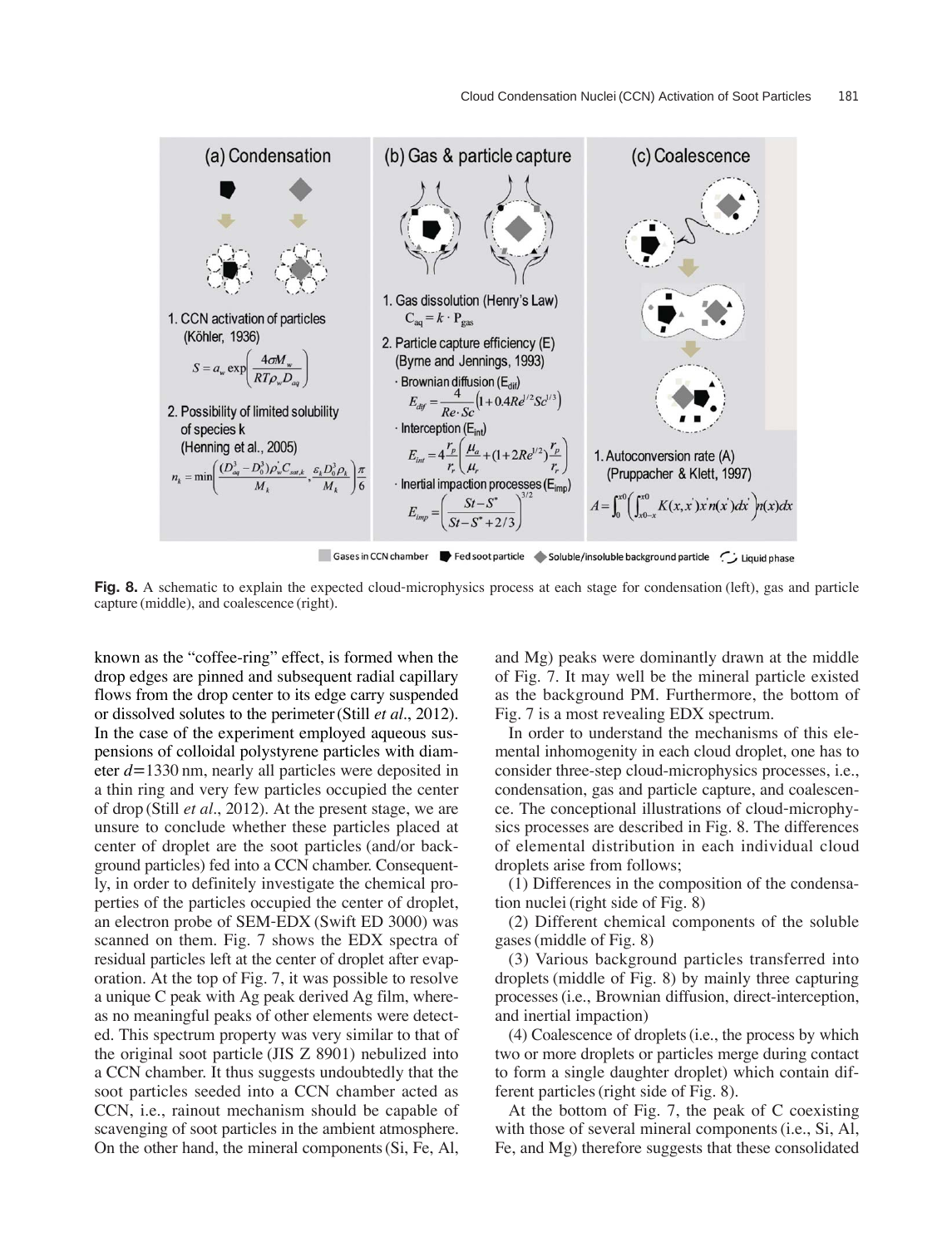elements in a droplet was probably due to the coalescence of droplets ((c) of Fig. 8) or the particle capture by a droplet  $((b)$  of Fig. 8).

# **4. CONCLUSIONS**

Although, the indirect climate effect of BC is widely understood, the rainout mechanisms of BC are still uncertain and CCN activation of BC is not yet visually demonstrated. In this study, for the purpose of experimental verification of the CCN activation of soot particles, a laboratory-scale model experiment was carried out. Moreover, an attempt was made to visually and chemically demonstrate the soot particles acted as CCN activation. The morphological preservation of CCN activation of BC was successfully made by the SEM observation of the residual particles in individual dried droplets. The EDX spectra of two residual particles left in a droplet suggest that droplet coalescence (or particle capture by a droplet) was also occurred in our CCN chamber. In 0.52% supersaturated situation of our CCN chamber, the injected soot particles began CCN activating in earnest after 10 minutes of the completion of soot particle injection. The time required to complete CCN activation for all fed soot particles (i.e., the time needed to return to the background particle number concentration) was about 30 minutes. Although, in our preliminary approach, the vast parameterization of CCN activation such as CCN/CN (condensation nucleus) cloud not be assessed satisfactorily, the unique outcomes of this study can verify the role of soot particles as CCN.

## **ACKNOWLEDGEMENT**

We express our sincere thanks to 2009 alumna of the Lab. of environmental inorganic chemistry in Dept. of Environmental Science, Fukuoka Women's University for their experimental support. This work was supported by a grant from the National Research Foundation of Korea (NRF) funded by the Ministry of Education, Science and Technology (MEST) (No. 2009-0093848).

## **REFERENCES**

Activated carbon for purification of alcohol (2001) Internet publishing: Gert Strand, Malmoe, Sweden, pp. 1-28 APPIE JIS Test Powders (2004) The Association of Pow-

der Process Industry and Engineering, Japan, pp. 1-4.

Austrian Standards Institute (2010) Respiratory therapy equipment, Part 1: Nebulizing systems and their components. Österreichisches Normungsinstitut (ON), Wien, pp. 1-43.

- Broekhuizen, K., Chang, R.Y.W., Leaitch, W.R., Li, S.-M., Abbatt, J.P.D. (2006) Closure between measured and modeled cloud condensation nuclei (CCN) using size resolved aerosol compositions in downtown Toronto. Atmospheric Chemistry and Physics 6, 2513-2524.
- Burkart, J., Steiner, G., Reischl, G., Hitzenberger, R. (2011) Long-term study of cloud condensation nuclei (CCN) activation of the atmospheric aerosol in Vienna. Atmospheric Environment 45, 5751-5759.
- Byrne, M.A., Jennings, S.G. (1993) Scavenging of submicrometer aerosol-particles by water drop. Atmospheric Environment A 27, 2099-2105.
- Carter, W.L., Hasegawa, I. (1975) Fixation of tobacco smoke aerosols for size distribution studies. Journal of Colloid Interface Science 53, 134-141.
- Chylek, P., Lesins, G., Videen, G., Wong, J., Pinnick, R., ′ Ngo, D., Klett, J. (1996) Black carbon and absorption of solar radiation by clouds, Journal of Geophysical Research 101, 23365-23371.
- Climate Change 2007, the Fourth Assessment Report (AR4) of the United Nations Intergovernmental Panel on Climate Change (IPCC).
- Conant, W.C., Nenes, A., Seinfeld, J.H. (2012) Black carbon radiative heating effects on cloud microphysics and implications for the aerosol indirect effect 1. Extended Köhler theory. Journal of Geophysical Research: Atmospheres 107-D21, AAC 23-1-AAC 23-9.
- Cubison, M.J., Ervens, B., Feingold, G., Docherty, K.S., Ulbrich, I.M., Shields, L., Prather, K., Hering, S., Jimenez, J.L. (2008) The influence of chemical composition and mixing state of Los Angeles urban aerosol on CCN number and cloud properties. Atmospheric Chemistry and Physics 8, 5649-5667.
- Dusek, U., Reischl, G.P., Hitzenberger, R. (2006) CCN activation of pure and coated carbon black particles. Environmental Science and Technology 40, 1223-1230.
- EPA of U.S. (2012) Basic Information, What is Black Carbon? http://www.epa.gov/black carbon/basic.html
- Ghan, S.J., Penner, J.E. (1992) Smoke, effects on climate. Encyclopedia of Earth System Science 4, Academic Press, pp. 191-198.
- Henning, S., Rosenorn, T., D'Anna, B., Gola, A.A., Svenningsson, B., Bilde, M. (2005) Cloud droplet activation and surface tension of mixtures of slightly soluble organics and inorganic salt. Atmospheric Chemistry and Physics 5, 575-582.
- Hitzenberger, R., Berner, A., Giebl, H., Kromp, R., Larson, S.M., Rouc, A., Koch, A., Marischka, S., Puxbaum, H. (1999) Contribution of carbonaceous material to cloud condensation nuclei concentrations in European background (Mt. Sonnblick) and urban (Vienna) aerosols. Atmospheric Environment 33, 2647-2659.
- Jacobson, M. (2004) Climate response on fossil fuel and biofuel soot, accounting for soot's feedback to snow and sea ice albedo and emissivity. Journal of Geophysical Research 109, 945, doi:10.1029/2004JD004.
- Kaneyasu, N., Murayama, S. (2000) High concentrations